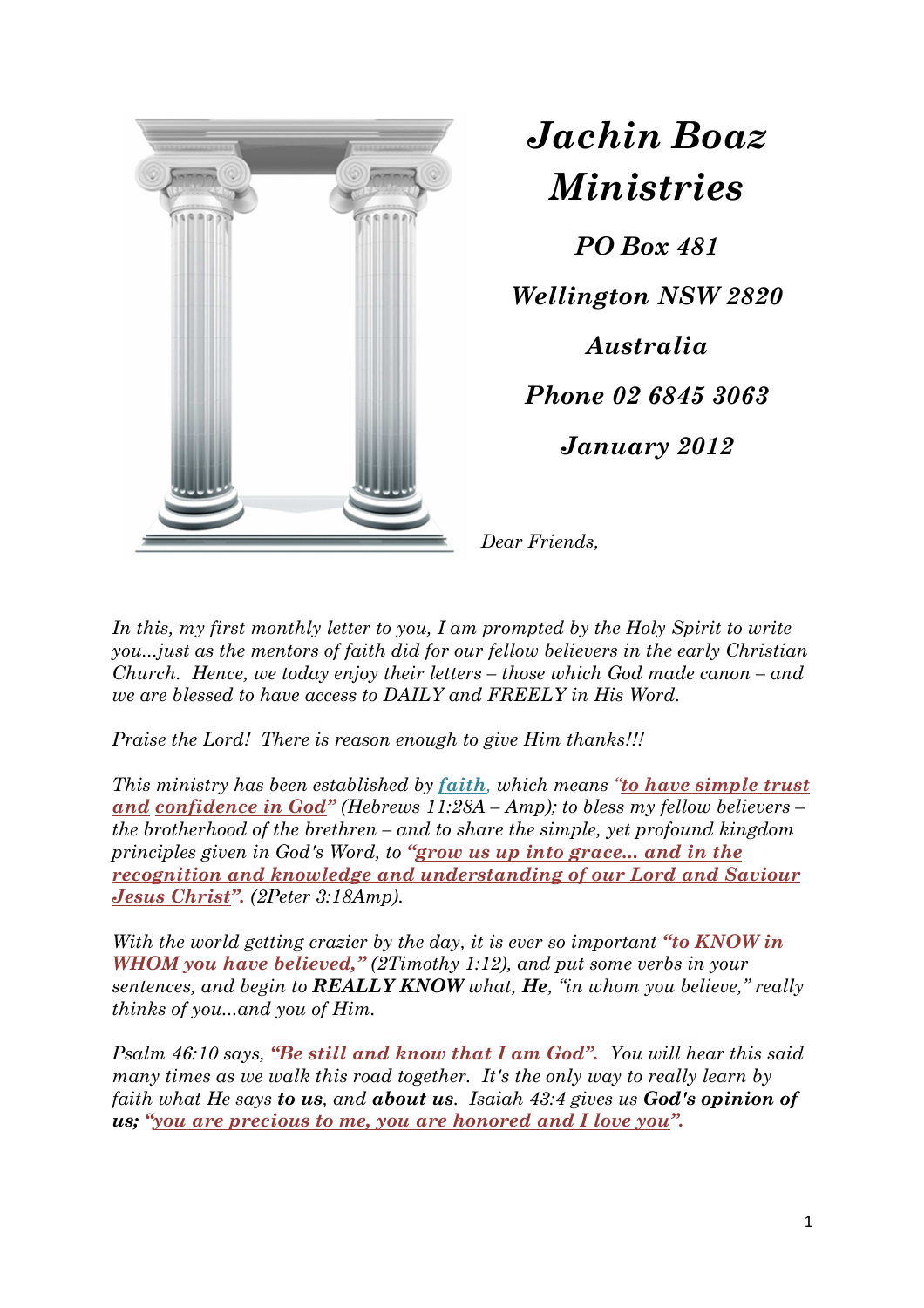*Now, should you not hear edifying, encouraging words like that every day from your significant other, or if you yearn to hear them from just anyone at all, take the time to read part A of that verse to yourself every day. Then you will have heard Jesus say to you EVERY DAY... "You are precious to me ...You are honored…and, I love you"!!! How awesome is that! Doesn't that just make your heart sing!!!* 

*Jesus wants you to know just how BLESSED you are, (or should be), and the only way we can "build one another up," and grow into spiritual maturity, and find ourselves with a network of fellow believing family members, is if we seriously study God's Word.* 

*I love what 1Thess 5:11 says in the Amplified version – "Therefore encourage (admonish, exhort) one another and edify (strengthen and build up) one another..."! Now that's awesome advice and, if we follow that up with Hebrew 13:1-2, 16 (Amp) – "Let love for your fellow believers continue and be a FIXED practice with you (never let it fail); ... DO NOT FORGET or NEGLECT ...the brotherhood …and do NOT FORGET or NEGLECT to do kindness and good, to be generous and distribute and contribute to the needy (of the church as embodiment and proof of fellowship), for such sacrifices are pleasing to God".*

*Let's grow our spiritual graces and learn to BLESS as we are BLESSED!!!* 

*Let's take God at his Word, because HE NEVER FAILS!!! AMEN!* 

*Let's give Him our word, and walk in obedience, and bask our spirits in the grace He bestows on us. HIS GRACE...that's the fuel we need to 'light our fire' and keep it burning.* 

*Let's seek to put into practice Proverbs 4:1-13(Amp), and especially verse 7; "get WISDOM (skillful and godly Wisdom)! [For skillful and godly Wisdom is the principal thing.] And with all you have gotten, get understanding (discernment, comprehension, and interpretation)."* 

*And let's follow that up with James 1:5 (Amp), that tells us how to obtain such Wisdom; "If any of you is deficient in wisdom, let him ask of the giving God (Who gives) to everyone liberally and ungrudgingly, without reproaching or faultfinding, and it will be given to him".*

*Let's use this first chat together to encourage one another to put Matthew 6:33(KJV), into practice: "...But seek ye first the kingdom of God, and His righteousness; and all these things shall be added unto you".* 

*Read Psalm 34 (Amp)... God's guarantee to you!!! Glory!!! Verses 9-10 say; "For there is no want to those who truly revere and worship Him with godly fear... (by right of their need and on the authority of His Word), none shall lack any beneficial thing". Now I don't know about you, but I just*